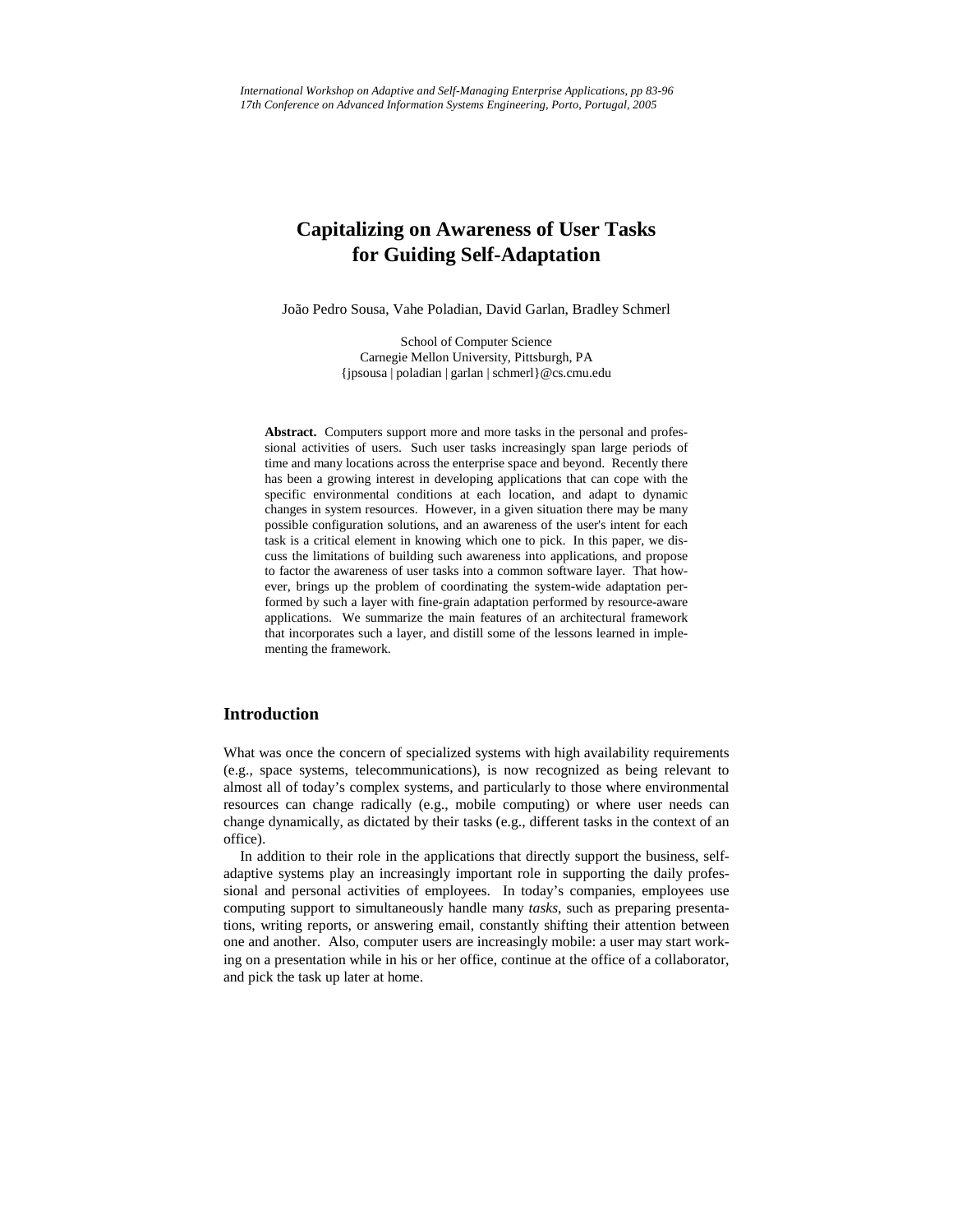Unfortunately, current computer systems offer little support for user mobility and multiple tasks, and users carry the burden of configuring the computing environment every time they resume a task interrupted somewhere else, or sometime ago. Users have to deal with finding and starting suitable hardware and software components; and they have to deal with accessing the relevant information.

A consequence is that users are torn between taking advantage of the increasingly pervasive computing systems, and the price (in attention and skill) that they have to pay for using them.

For the past five years we have developed a task management infrastructure that automatically configures computing environments for supporting the kinds of user tasks commonly found in offices. This infrastructure is an adaptive system in the sense that it continuously monitors the environment for both failures and opportunities for improvement, automatically performing reconfigurations as deemed appropriate.

Two key questions that we sought to answer in our research are: how should we model the needs and preferences of users for their tasks? And, where should we locate the knowledge about user tasks: inside applications, or somewhere else?

In our experience there are significant advantages in factoring knowledge about user tasks into a common software layer. However, fine-grain adaptation to resource changes is best handled within adaptive applications. This brings up the problem of coordinating the system-wide adaptation performed at the new software layer with fine-grain adaptation performed by resource-aware applications.

In this paper we describe an architectural framework for adaptive task management infrastructures. This architectural framework was honed by our experience in building one such infrastructure. The research described herein is part of Project Aura, a wider research initiative on pervasive computing [9].

In the remainder of this paper, Section 0 elaborates on the requirements addressed by our research. Section 0 discusses the pros and cons of locating awareness of user tasks within applications, while Section 0 summarizes the software layers in the proposed architectural framework, and the corresponding roles and interactions. For the sake of space, the formal specifications of the architecture and of the models of user tasks are left out of this paper (see [23] for details). Section 0 discusses the coordination of the adaptations enacted at three levels: changes in user tasks, changes in the supply of services in the environment, and changes in resources (such as battery and bandwidth). Section 0 compares our work to related research, and Section 0 summarizes the main points of this paper and lessons learned from our work.

#### **Requirements**

In rich computing environments with ever-changing resources, we believe that any system that targets supporting the daily professional or personal activities of users must account for three important aspects:

− *User tasks*. Users simultaneously handle many *tasks*, such as preparing presentations, writing reports, or answering email, constantly shifting their attention between one and another.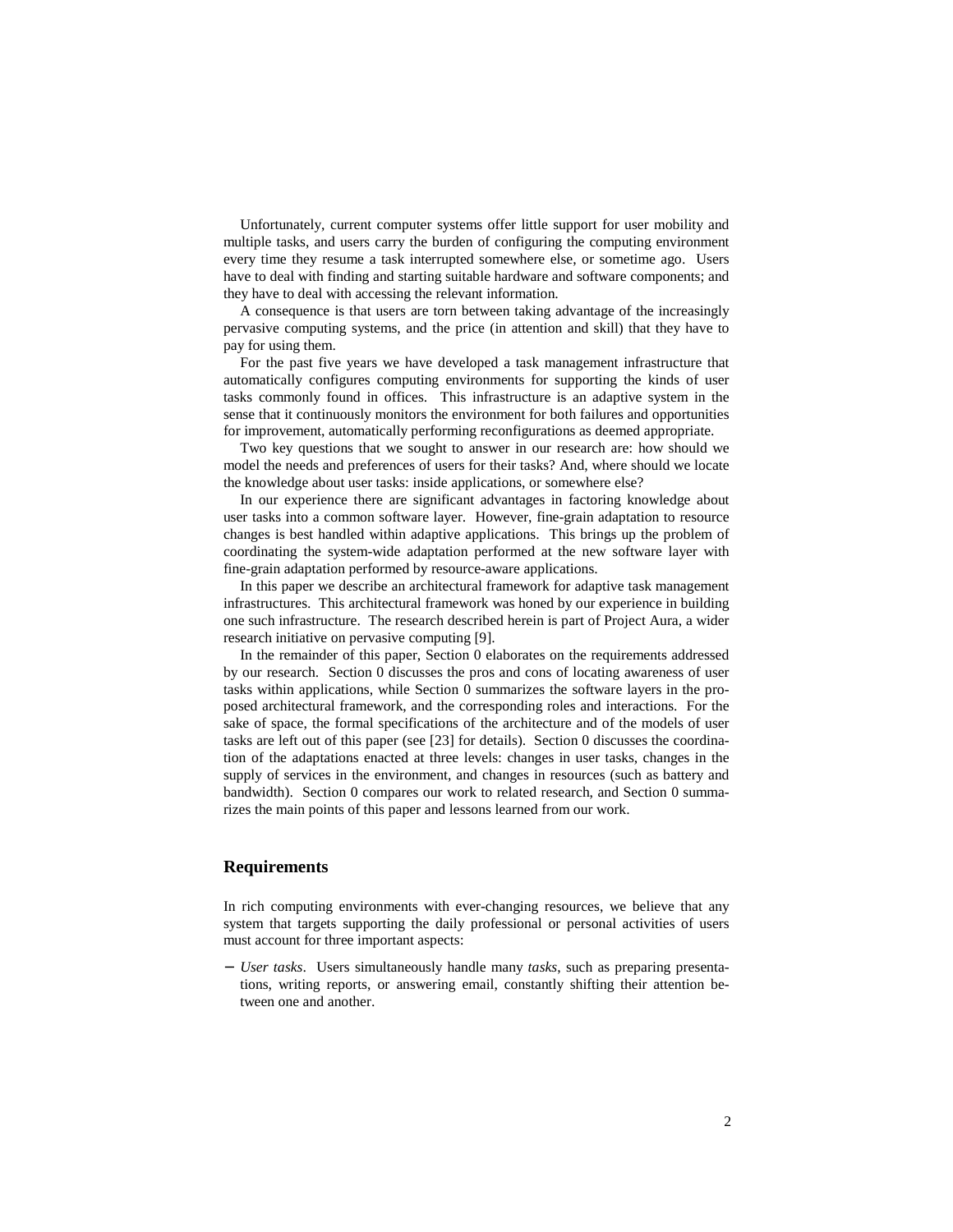Typically, these tasks do not just involve one computing application, but a set of applications and information resources. Today, the user must think in terms of individual applications and then manually start and tailor those applications for the environment that they are currently in. To support self-adaptation, it is crucial that the computing system represent users' tasks, and can map those tasks to the applications and resources currently available in the environment, and to be able to adapt those tasks when the environment changes.

The notion of task also provides a locus of information about the properties that are important to the user for achieving the task, which play a crucial role when adapting the task to particular environments. For instance, for taking notes during a long meeting, a user may prefer to run his PDA in reduced performance mode so that the battery lasts for the whole meeting. However, if the user needs to email a large file before boarding a plane, he may prefer draining the battery by using the full performance mode to risk sending only part of the file.

*User Mobility*. People are mobile in their daily activities: for example, a user may start preparing a business presentation while in his or her office, continue at the office of a collaborator, and pick the task up later at home. Rather than being bound to a specific device, users may desire to take full advantage of the computing systems accessible to them, much as they take advantage of the furniture in each physical space.

Ideally, users should not have to carry a machine around, just as people don't have to carry their own chairs. If they so desire, users should be able to resume their tasks, on demand, with whatever computing systems are available in their surroundings.

− *Environment change*. Every time users resume a task interrupted somewhere else, or sometime ago, the computing *environment* (meaning the set of devices, applications, and resources that are accessible to a user) at a particular location may be different from the last time that task was interrupted.

Furthermore, the computing environment may change dynamically for ongoing tasks, as a consequence of variations of performance and availability of services over networks, or as a consequence of user mobility. For instance, a user may join a teleconference while walking down the hall, where only his wireless PDA is available, and then enter a smart room, where he may take advantage of a large display and wired connectivity.

We took on the three aspects above as requirements for an infrastructure for supporting task management. This infrastructure promotes user tasks to first class entities in computing environments, and thus enables users to operate directly on their tasks. Such operations treat as a unit the set of services (e.g. provided by applications) and materials (e.g. files) involved in a task. For instance, a user may *suspend* a task at his office and *resume* it in a meeting room, with whatever computing capabilities are locally available.

Furthermore, the infrastructure continuously monitors the environment for both failures and opportunities for improvement, automatically performing reconfigurations as deemed appropriate.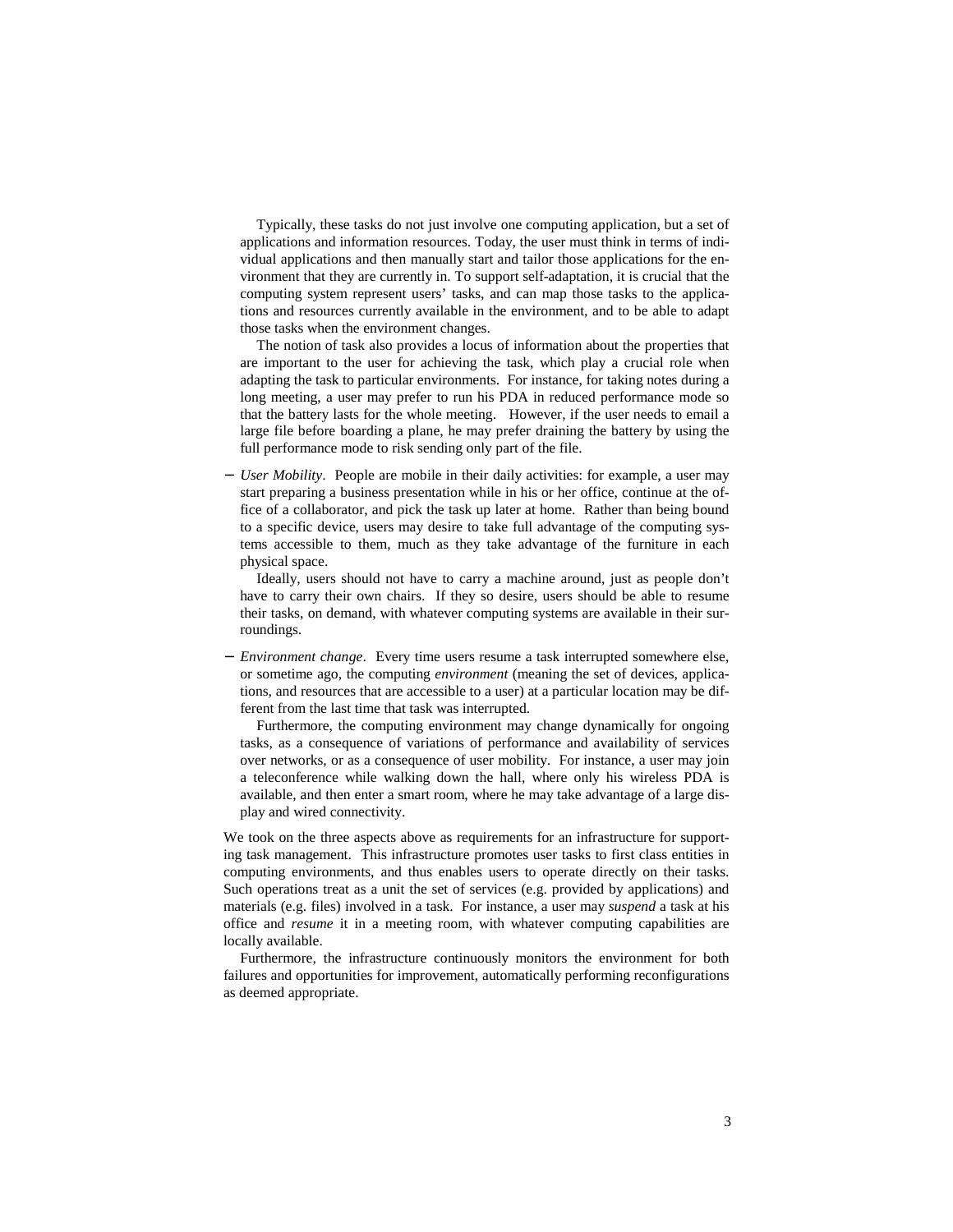**Table 1.** Summary of the terminology used in this paper

| task                        | An everyday activity such as preparing a presentation or writing a report.                         |  |
|-----------------------------|----------------------------------------------------------------------------------------------------|--|
|                             | Carrying out a task may require obtaining a <i>configuration</i> of <i>services</i> from           |  |
|                             | an environment, and accessing several materials.                                                   |  |
| service                     | Either (a) a service type, such as printing, or (b) the occurrence of a service                    |  |
|                             | proper, such as printing a given document. For simplicity, we will let these                       |  |
|                             | meanings be inferred from context.                                                                 |  |
| environment                 | The set of <i>suppliers</i> , <i>materials</i> and <i>resources</i> accessible to a user at a par- |  |
|                             | ticular location.                                                                                  |  |
| supplier                    | A component (application and/or device) in the <i>environment</i> offering                         |  |
|                             | $s$ ervices – e.g. a printer.                                                                      |  |
| material                    | An information asset such as a file or data stream.                                                |  |
| resource                    | What is consumed by <i>suppliers</i> while providing <i>services</i> . Examples are:               |  |
|                             | CPU cycles, memory, battery, bandwidth, etc.                                                       |  |
| context                     | Set of human-perceived attributes such as physical location, physical activ-                       |  |
|                             | ity (sitting, walking), or social activity (alone, giving a talk).                                 |  |
| user                        | <i>Task</i> -specific preferences with respect to alternative <i>configurations</i> for            |  |
| preferences                 | supporting the task, alternative <i>suppliers</i> to support a <i>service</i> , and user           |  |
|                             | expectations towards quality of service $(QoS)$ .                                                  |  |
| $O \circ S$                 | Evaluation of properties $(QoS$ dimensions) of a service perceived by a user                       |  |
|                             | while performing a <i>task</i> .                                                                   |  |
| <i><b>OoS</b></i> dimension | An aspect of $Q_0S$ , such as response time, accuracy, image resolution, frame                     |  |
|                             | rate, etc.                                                                                         |  |

This infrastructure is an adaptive system in the following sense: adaptive systems hold a model of the universe of discourse, continuously monitor that universe, and act on it in order to optimize some goal function. Here, the universe of discourse has two parts that evolve independently of each other and that the infrastructure monitors: user tasks and computing environment. The purpose of the infrastructure is to maximize the utility of the environment with respect to the needs of users for each task, by acting on (configuring) the environment.

For the sake of being precise, **Table 1** summarizes the terminology used throughout this paper.

# **Locating the Awareness of User Tasks**

Currently, many applications incorporate some level of awareness of user tasks. Typically this is done by having each application learn and store some user-level state, such as preferences, the last few files worked on, window size, and active options.

Resource-adaptive applications take awareness of user tasks in another direction, by applying user-specific policies for guiding their adaptation to dynamically changing resources. For instance, an adaptive speech recognizer might make tradeoffs between the accuracy of the recognition and the latency constraints expressed by the user, based on the available CPU cycles.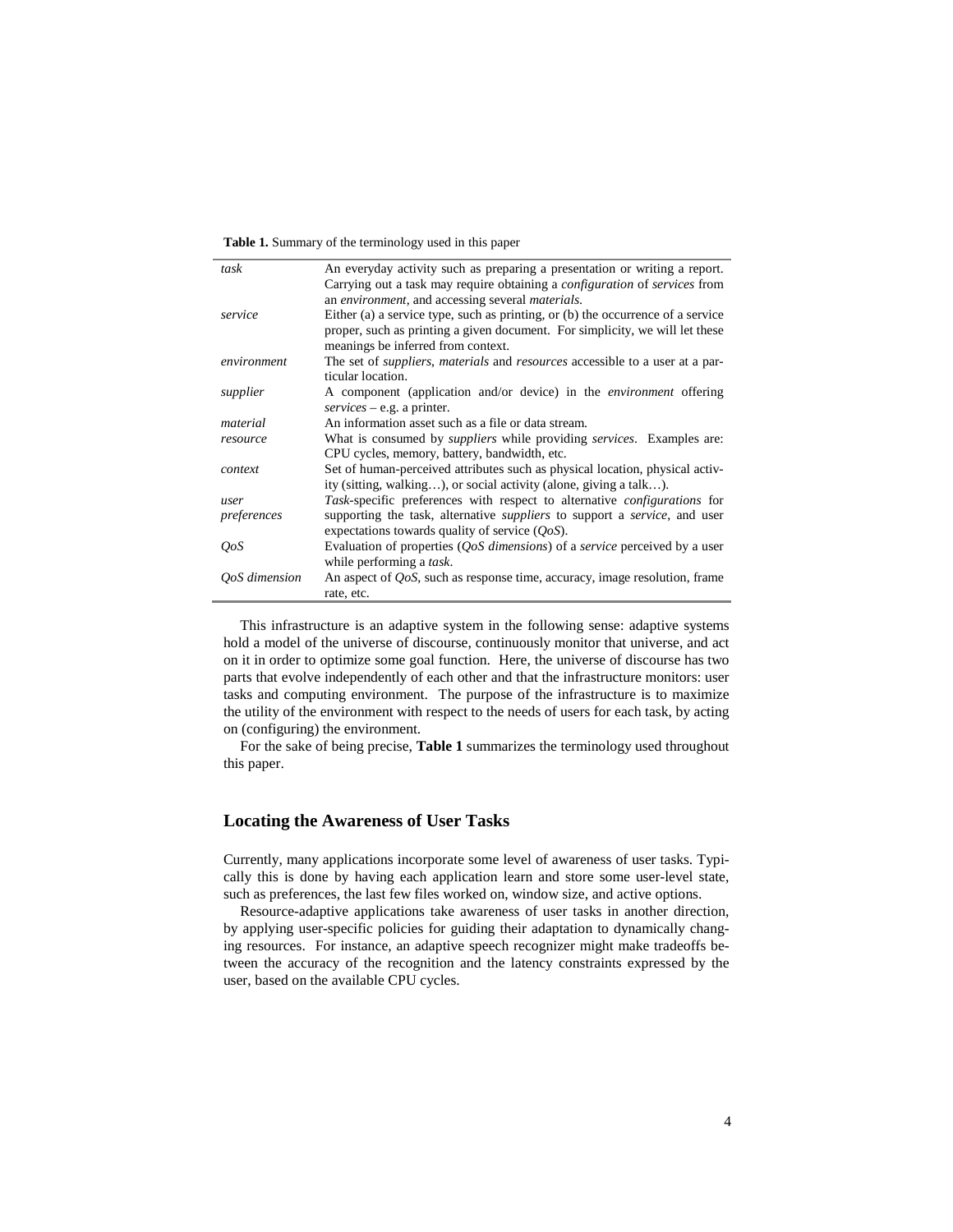Incorporating awareness of user tasks directly into each application has the benefit that the knowledge about the user's task can be fine tuned to the features of each application. However, it also has some serious limitations:

- − *Software engineering costs*. Currently, task-awareness features are added to applications with little concern for generality, and often by intertwining those features with application code. This stovepiped approach makes it very hard to reuse solutions across different applications.
- − *Awareness of user tasks*. In everyday computing, the *same* application may be used to support different user tasks in turn. For instance, a text editor may be used to support writing a conference paper at one time, but writing a monthly report in another, each with its own files, options and window settings. Currently, applications store user-level state, at best, on a per-user basis (older applications store one userlevel state, which all users share). Unfortunately, the user-level state that should be recovered can be different for each user *task*.

Lack of knowledge about the user's task also affects an application's ability to adapt to varying resources. For instance, would the user of a language translator prefer accurate translations or snappy response times? Should an application running on a mobile device use power-save modes to preserve battery charge, or should it use resources liberally in order to complete the user's task before he runs off to board his plane? Today, existing approaches to resource adaptation place the heuristics to determine the adaptation policies within the adaptive application or within the operating system. Such approaches overlook the fact that an *appropriate* adaptation policy should be determined by the nature of the user's task – and that is very hard to infer at the application level.

- − *Application vs. task optimization*. Supporting one user task often involves invoking several applications. For instance to write a conference paper, the user may need to edit the document, browse the web for related work, and skim a promotional video released by a competitor research group. If left to their own policies, the web browser and the video player may compete for bandwidth in a way that does not deliver the best Quality of Service (QoS) to the user. Depending on the user's intention, it may be preferable to speedup web browsing, while playing a lower quality video… or the other way around. In general, how resources should be allocated among applications follows from the user's priorities for his task, rather than from generic "fairness" policies adopted by operating systems and networking infrastructures, or from the local optimization policies adopted by applications.
- − *Awareness of user mobility*. Suppose the user wants to resume writing his conference paper using his home computer, after he worked on that task earlier at the office. Most applications today offer little or no support for synchronizing the userlevel state with applications on other devices. Those who do, interchange the information in a proprietary format, restricted to other instances of the same application. Unfortunately, homogeneity of platforms and applications was not attained in the more uniform world of desktop computing, let alone in the emerging reality of pervasive computing.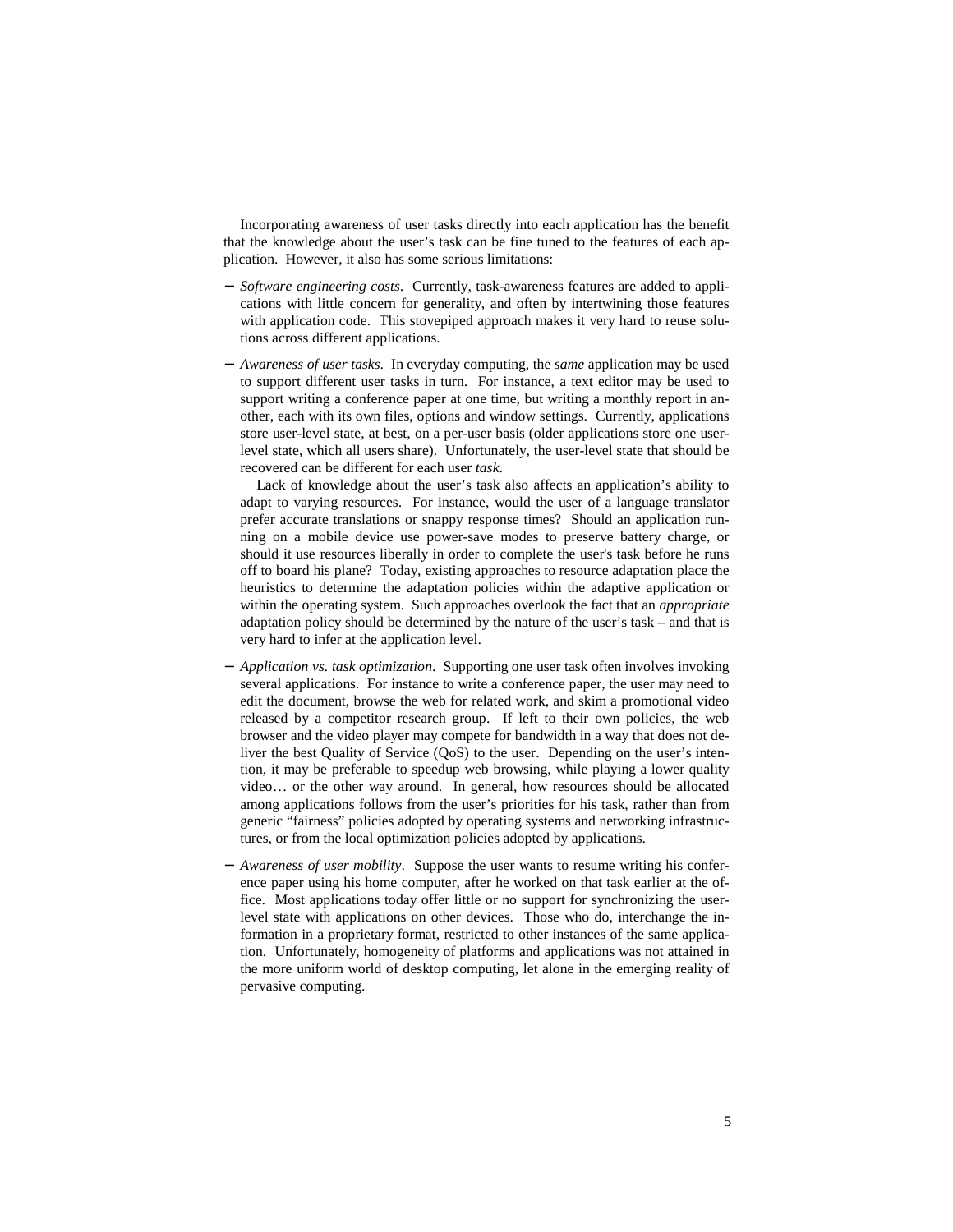An alternative to incorporating awareness of user tasks into each application is to factor it out into a common software layer. In such a layer, user tasks are made explicit by modeling the user needs and preferences for each task. Once such information is represented, it can be used to guide the overall configuration of the computing environment.

# **Architectural Framework**

Our architectural framework factors awareness of user tasks out of the applications and into a common software layer. We built a task management infrastructure according to this framework. The infrastructure exploits models of user tasks to perform automatic configuration and reconfiguration of environments according to the requirements of each user task.

To automatically configure the environment, first, the infrastructure needs to know *what* to configure for; that is, what users need from the environment to carry out their tasks. Second, the infrastructure needs to know *how* to best configure the environment: it needs to know which capabilities and resources are available in the environment, and it needs mechanisms to optimally match those to the user needs.

In our framework, each of these two problems is addressed by a distinct software layer: (1) the Task Management layer determines *what* users need from the environment at a specific time and location; and (2) the Managed Environment layer determines *how* to best configure the environment to support user needs.

Table 2 summarizes the roles of these software layers and shows a third layer, the Environment, which contains the applications and devices that support user tasks. Configuration issues aside, these applications interact with the user in the same way as they would without the presence of the infrastructure. The infrastructure steps in only to automatically configure those applications on behalf of the user.

The Task Management layer (called Prism) plays the main role in adapting to changes in user tasks and preferences. Prism holds knowledge about user tasks and preferences which is used to coordinate the configuration of the environment upon

| laver                                | mission                                     | subproblems                                                                                |
|--------------------------------------|---------------------------------------------|--------------------------------------------------------------------------------------------|
| Task<br><b>Management</b><br>(Prism) | what does<br>the user need                  | • monitor the user's task, context and intent                                              |
|                                      |                                             | • map the user's task to needs for services in the environment                             |
|                                      |                                             | • complex tasks: decomposition, plans, context dependencies                                |
| Managed<br><b>Environment</b>        | how to best<br>configure<br>the environment | • monitor environment capabilities and resources                                           |
|                                      |                                             | • map service needs, and user-level state of tasks<br>to environment-specific capabilities |
|                                      |                                             | • ongoing optimization of the utility of the environment<br>relative to the user's task    |
| <b>Environment</b>                   | support the<br>user tasks                   | • monitor relevant resources                                                               |
|                                      |                                             | • fine grain management of OoS/resource tradeoffs                                          |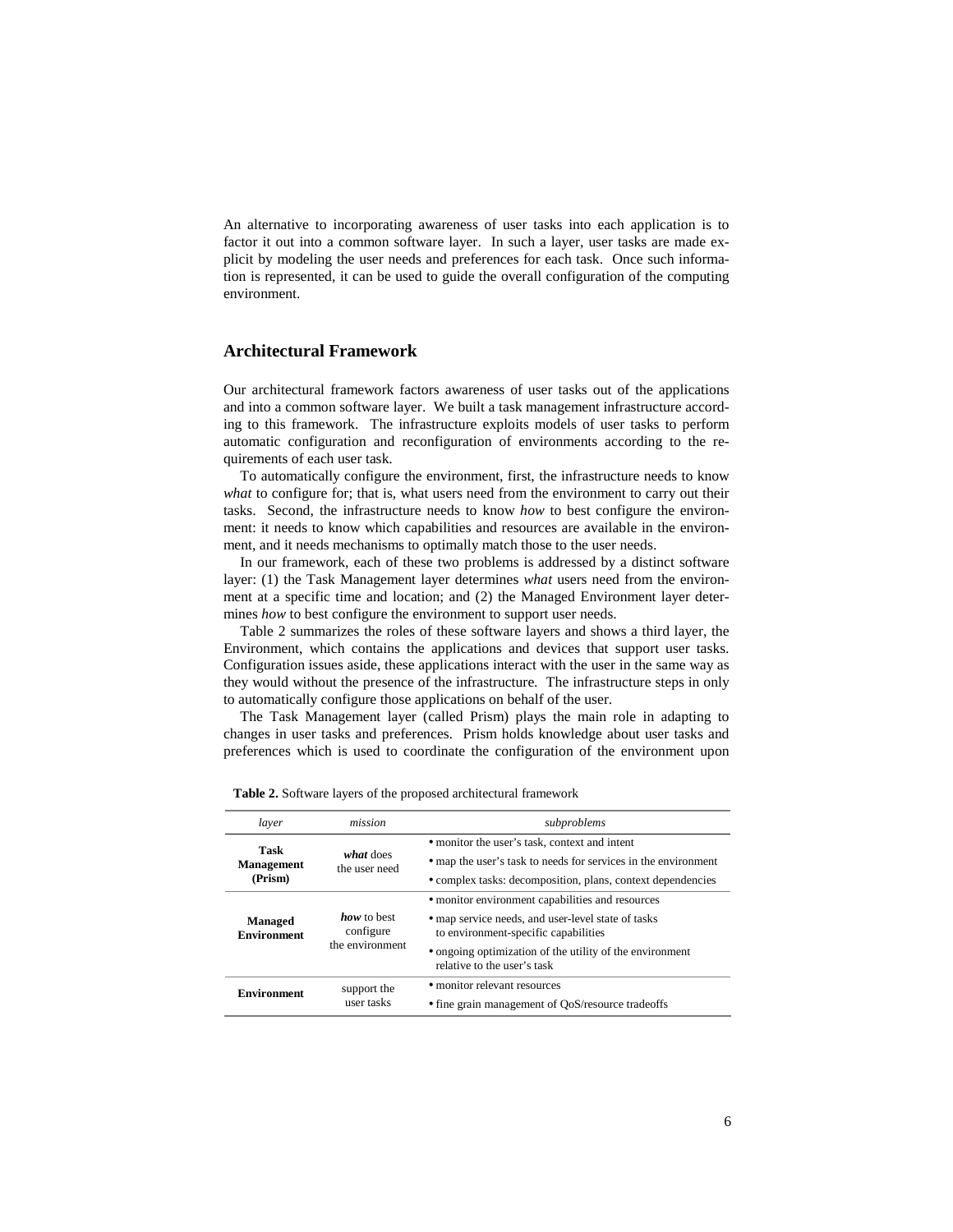changes in user needs. For instance, when a user is authenticated in a new environment, Prism coordinates accessing all the information related to the user tasks, and cooperates with the Managed Environment layer to find the best match for the user needs. Prism also monitors indications from users to know when a user intends to resume a task, or to suspend a task being carried out. <sup>1</sup> Upon getting indication to suspend a task, Prism captures the user-perceived state of the task for later use. When the user indicates that a task should be resumed, Prism coordinates reconstructing the user-perceived state of the task. Likewise, when a user modifies the set of services involved in an ongoing task, Prism saves or reconstructs the state of the dismissed or added services, as appropriate. Furthermore, Prism communicates the user's QoS preferences to resource-aware service suppliers, so that they can enforce the appropriate adaptation policies (more on this below).

The Managed Environment (ME) layer plays the main role in adapting to changes in the environment. The ME layer is responsible for monitoring the availability of suppliers and resources, and for optimally matching the incoming requests from Prism to the available alternatives. While a task is being carried out, an alternative configuration may come to offer a better match than the current configuration. This may happen either because (a) resource variations degraded the observed QoS, or some supplier failed (which can be thought of as degrading the QoS all the way to zero); or because (b) some new suppliers became accessible or more attractive in terms of forecast QoS. Whenever an alternative configuration becomes more attractive, the ME layer is the first to reason whether to replace one or more suppliers to reach the desired configuration. A cost of change is factored into this reasoning, since users may perceive a cost whenever they are interacting directly with a supplier targeted for replacement. Of course, if the supplier in question failed, that cost is unavoidable, and the ME layer proceeds to activate the best alternative supplier.

#### **Finding the Best Match**

The best match between user needs and preferences, and environment capabilities is determined using a utility-theoretic framework. Prism generates the alternatives for *what* a user may want, while the ME evaluates *how well* the environment can support each alternative. For each alternative configuration within each possible task, Prism generates a *budget* request to the ME. That request contains the model of the configuration and of the user preferences. The quantitative evaluation of each alternative is supported by the notion of *utility*.

Specifically, Prism captures user preferences relative to alternative service configurations, relative to alternative suppliers for each service, and relative to multiple dimensions of quality of service. Such preferences, and the supporting utility-theoretic framework, are used to derive the optimal assignment of suppliers to requested services, the optimal resource allocation among those suppliers, and the optimal finegrain resource-adaptation policies within those same suppliers. For example, suppose

<sup>&</sup>lt;sup>1</sup> Complementary research in context-awareness may be integrated with Prism (e.g., [6]), enabling Prism to react to events such as suspending a user's tasks when he leaves the office.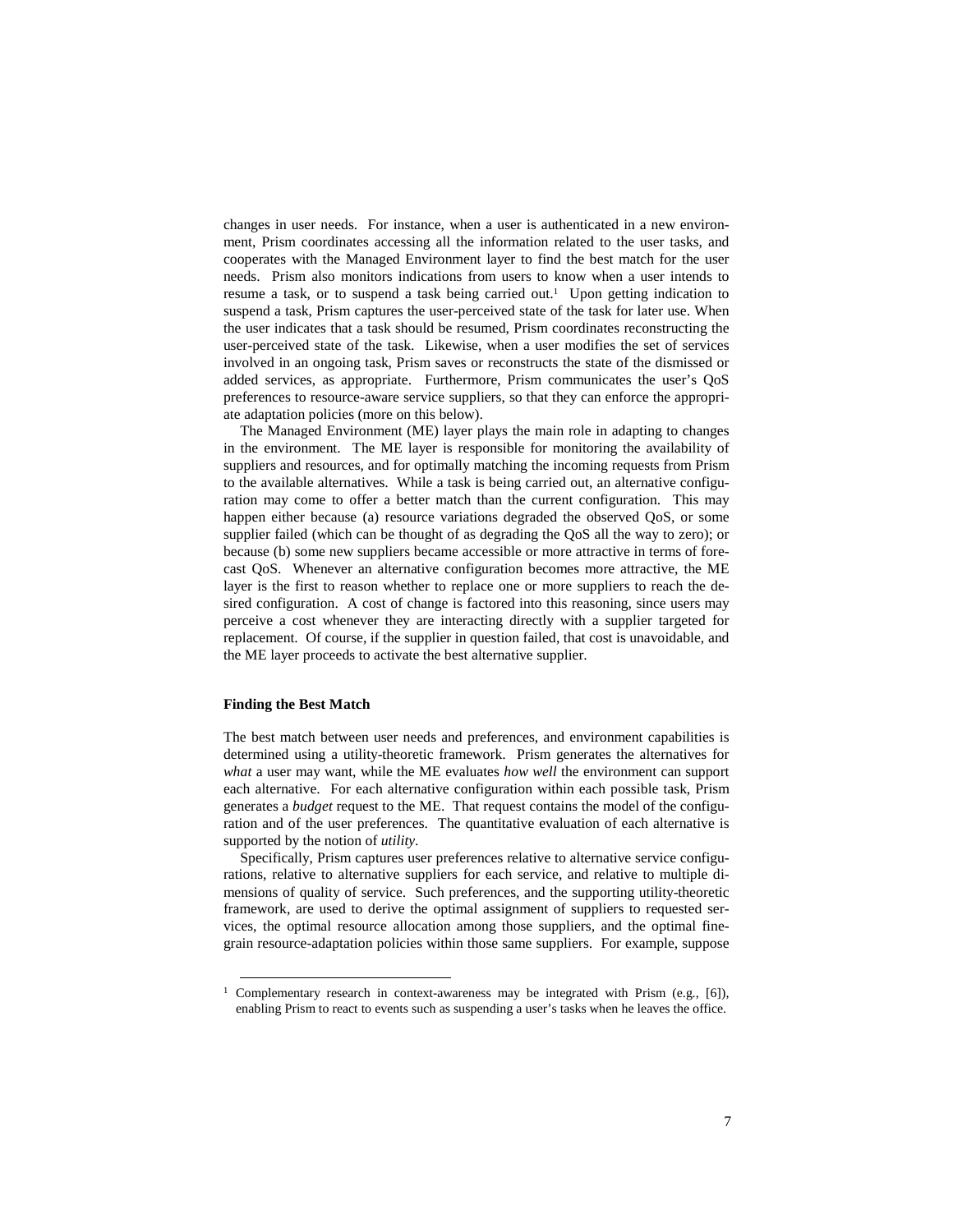that a user starts working on a paper at home, using MS Word as a supplier for text editing, and decides to resume that task at the office, where he has a desktop running Linux. If only Linux native text editors are available, say Emacs and Vim, Fred may prefer using Emacs to Vim (or vice-versa).

Formally, the supplier preferences for a service *s* are represented as a discrete mapping,  $h_{Supp}: P_s \to U$ , between the set of known suppliers for the service,  $P_s$ , and the utility space  $U \cong [0,1]$ . In the example, the user might signal that he clearly prefers Emacs over Vim by setting  $h_{Supp}$ (Emacs)=1 and  $h_{Supp}$ (Vim)=0.3. He might also signal that he would be open to try other suppliers by setting  $h_{Supp}(other) = 0.5$  – in fact, that means that he prefers to try a non-discriminated supplier than to use Vim (the opposite might be represented by flipping these values).

Users may prefer to have different QoS tradeoffs for a given service in different tasks. For instance, suppose that Fred is watching a video over a network link and that the bandwidth suddenly drops. Should an adaptive video player reduce the frame rate, or the image quality? The answer depends on the user's preferences for the current task. When watching a sports event, the user may prefer frame rate to be preserved at the expense of image quality. For watching a documentary on painting, the opposite might be preferable. Furthermore, the preferred QoS tradeoffs may change during the task. For example, while browsing an e-commerce site over a poor connection, the user may want to skip loading pictures in favor of faster response, but he may be willing to wait for the pictures to load once he reaches the page with the desired product.

Formally, the QoS preferences for a service *s* are given by a set of functions *hQoS <sup>d</sup>*:  $Dom(d) \rightarrow U$ , that map the domain of each QoS dimension *d* to the utility space. For example, *Dom*(*response time*) is the set of positive real numbers, scaled in seconds, and *hQoS response time* indicates how happy the user is with each value of response time.

To define the overall utility of the environment for configuration  $c$ , let  $S_c$  denote the set of services and connections in configuration  $c$ , and  $P_c$  denote the union of the sets of possible suppliers  $P_s$  for each  $s \in S_c$ . Let  $p: S_c \to P_c$  denote one particular supplier assignment for each  $s \in S_c$ . Also, let  $D_c$  denote the union of the sets of QoS dimensions  $D_s$  for each  $s \in S_c$ , and  $Q_c$  denote the union of the quality domains  $Dom(d)$  for each  $d \in D_c$ . Let  $q: D_c \rightarrow Q_c$  denote an observation of the levels of quality for each  $d \in D_c$ . The overall utility is given by:

Definition 1 
$$
U(c|p,q) \triangleq \prod_{s \in S_c} h_{\text{Supp}}^{w_s}(p(s)) \cdot \prod_{d \in D_c} h_{\text{QoS }d}^{w_d}(q(d))
$$

Combining the user preferences by multiplication corresponds to an *and* semantics: overall utility is good, only if each and every preference can be met satisfactorily. The weights  $w_s$  and  $w_d \in [0,1]$  reflect how much the user cares the choice of supplier for *s*, and about the quality along dimension *d*, respectively. (By assigning a low value to a *w*, the overall utility is desensitized to the corresponding choice/variations.)

To maximize the utility above, the ME explores all possible supplier assignments to the services in the task, and all possible quality levels that are achievable with the current resources. Formally, given a budget request for *c* and a forecast of the avail-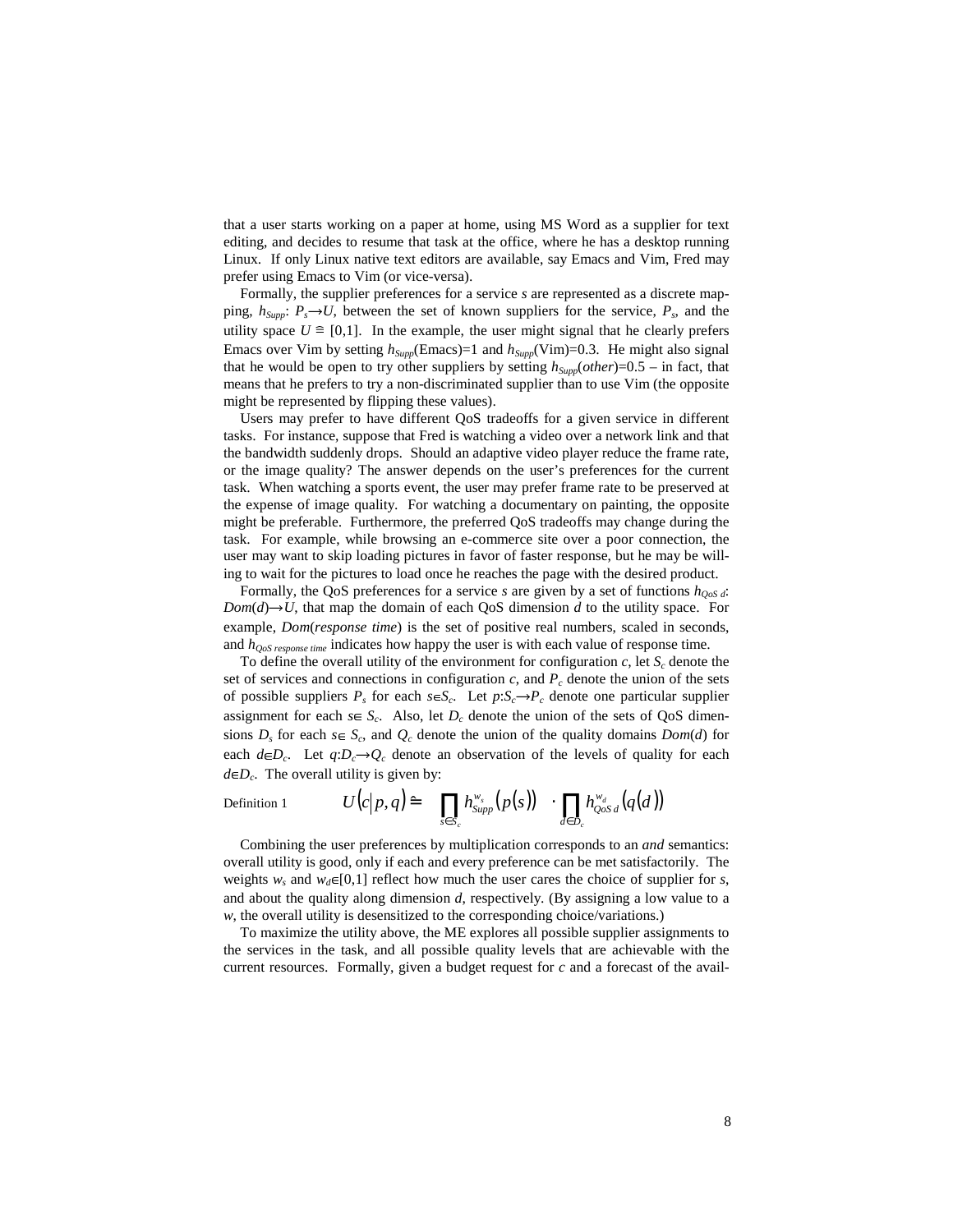able resources in the environment, the ME determines the supplier assignment,  $\hat{p}$ , and the forecast levels of QoS,  $\hat{q}$ , that maximize:

Formula 2 *U*(*c p q*)

$$
\argmax_{\substack{p : S_c \to P_c \\ q : D_c \to Q_c}} \quad U\big(c\big|p, q\big)
$$

The algorithms involved in solving Formula 2 are discussed in [21], and other research addresses forecasting available resources (e.g., [17]).

# **Adaptation at Three Levels**

The previous section discussed system-wide configuration and reconfiguration in our framework. Namely, at Task Management level, changes in user tasks cause Prism to either adjust the service composition of currently active tasks, or to activate or deactivate all the services involved in some task. For that, Prism interacts with the ME to evaluate how well alternative service configurations can be supported in the environment, and once a decision is reached, Prism requests the ME to carry out a specific reconfiguration in the environment. Reconfiguration at this level is triggered by human actions, or intentions, and occurs at a human time-scale (minutes).

At the Managed Environment level, reconfiguration consists of swapping suppliers for services that were requested by Prism. This is triggered whenever the configured set of suppliers in the environment no longer offers the best utility for the requested set of services. The ME periodically carries out an evaluation of the alternative ways to support the configuration of services requested by Prism. If a better alternative is found for a currently active supplier, and depending on what was specified by Prism for the service, the ME may proactively swap the supplier, or it may coordinate with Prism on whether and when to swap it. This kind of evaluation takes place at a timescale of a few seconds.

In addition to the two kinds of system-wide adaptation discussed above, another kind occurs at the Environment level. Here, resource-adaptive applications are able to change their internal behavior to make the most out of the available resources. For instance, a virtual reality application with strict timing constraints may use sophisticated graphics rendering algorithms when CPU is plentiful, but simpler algorithms when CPU is scarce. Furthermore, adaptation strategies may include the dynamic reconfiguration of distributed components. For instance, an adaptive natural language translator running on a handheld may run sophisticated algorithms on a remote server when bandwidth is plentiful, but may have to rely on simpler local algorithms when the connection is flaky [1].

To support integrating such adaptive applications into our framework we need to answer questions like: should the identification and configuration of remote components be managed by the ME, or internally by the applications? Is there a rigid line of responsibility, or is there room for hybrid solutions?

Complex applications may take advantage of the mechanisms offered by the ME to find and configure distributed components. However, if off-the-shelf applications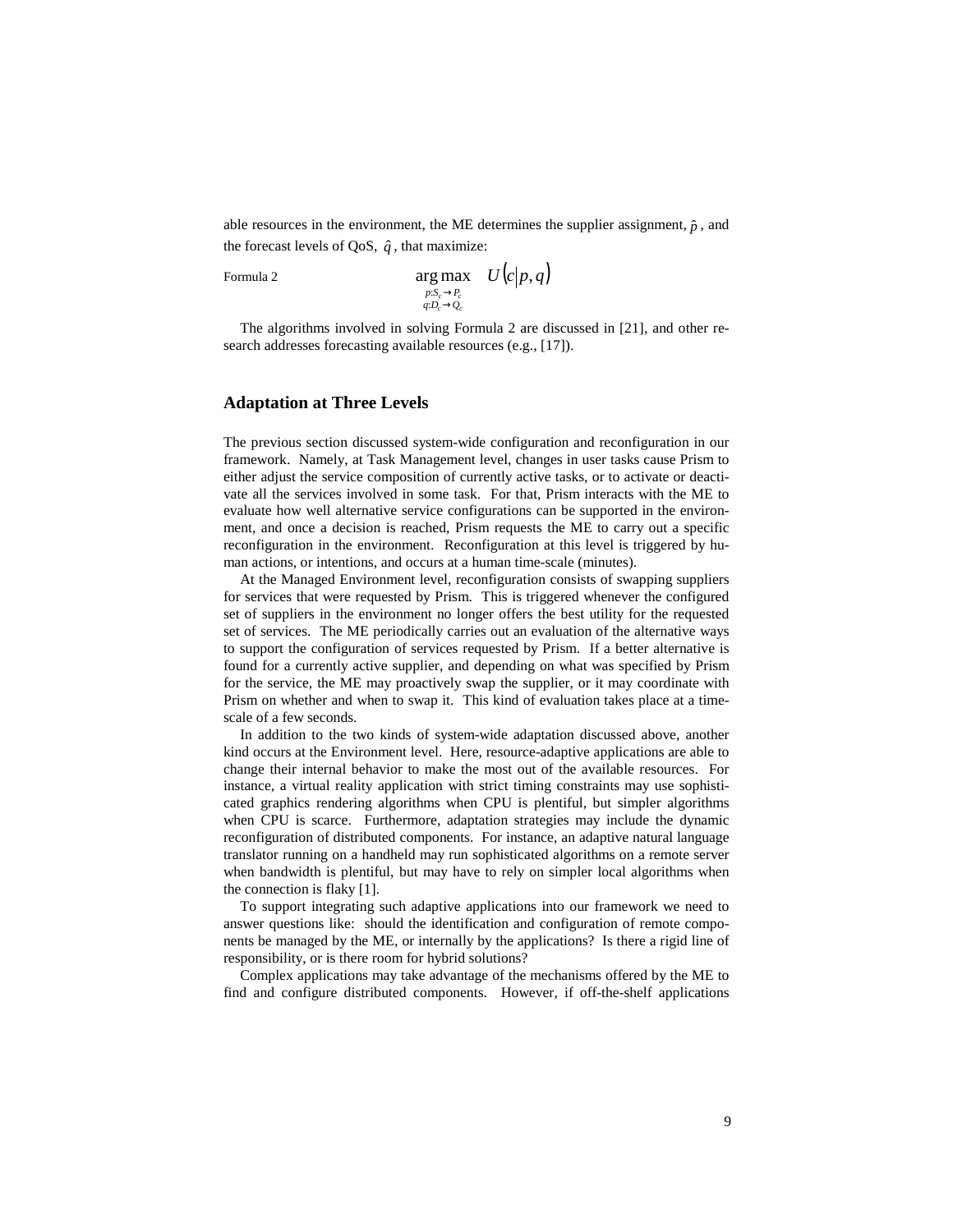include customized mechanisms to configure their own distributed components, that should not be an impediment for their integration into the framework.

The current design of the Aura framework accommodates the integration of applications, regardless of their use of internal mechanisms for adaptation. However, to enable the ME's role with respect to resource allocation, such applications should expose a model of their QoS behavior to the ME (see [23] for details). Based on that model, the ME views, activates, and manages the corresponding supplier as a unit: all internal behavior is treated as a black box by the ME.

Furthermore, resource allocation and adaptation policies need to be coordinated among the several applications supporting a task. For example, suppose that the user is watching the video on a PDA, and that he wants to take notes on the video using speech recognition. Suppose also that, when bandwidth is plenty, the (adaptive) speech recognizer may ship the utterances to a remote server and receive the results of the recognition. If the media player aggressively uses the available bandwidth, it may render the speech recognizer inoperative, or helplessly slow. One-size-fits-all fairness policies enforced by the operating system or networking levels may not result in the resource allocation that delivers the best results for the user's task.

Clearly, determining the appropriate QoS tradeoffs and optimal resource allocation among the several applications supporting a task is a hard problem to solve at the level of applications. Consequently, adaptive applications should be amenable to have their resource usage and adaptation policies determined externally and passed dynamically

Specifically, the Aura framework addresses this problem as follows. First, the ME calculates the optimal resource allocation among the suppliers, as part of the maximization in Formula 2. Second, Prism elicits the QoS preferences that drive the preferred QoS tradeoffs for the task (the set of functions *hQoS* in Definition 1). These are passed to the suppliers upon activation of a service and whenever there are changes: for instance, if the user changes preferences in the middle of a task.

# **Related Work**

Currently, adaptive systems fall into two broad categories: fault-tolerant systems, and resource-aware systems. First, fault-tolerant systems react to component failure, compensating for errors using a variety of techniques such as redundancy and graceful degradation [5,11]. Such systems have been prevalent in safety-critical systems or systems for which the cost of off-line repair is prohibitive (e.g., telecom, space systems, power control systems, etc.) Here the primary goal is to prevent or delay largescale system failure.

Second, resource-aware systems react to resource variation: components adapt their computing strategies so they can function optimally with the current set of resources (bandwidth, memory, CPU, power, etc.) [7,14,17,19]. Many of these systems emerged with the advent of mobile computing over wireless networks, where resource variability becomes a critical concern. While most of this research focuses on one component at a time, our work leverages on this research but tackles the problem of multicomponent integration, configuration, and reconfiguration. Although somewhat re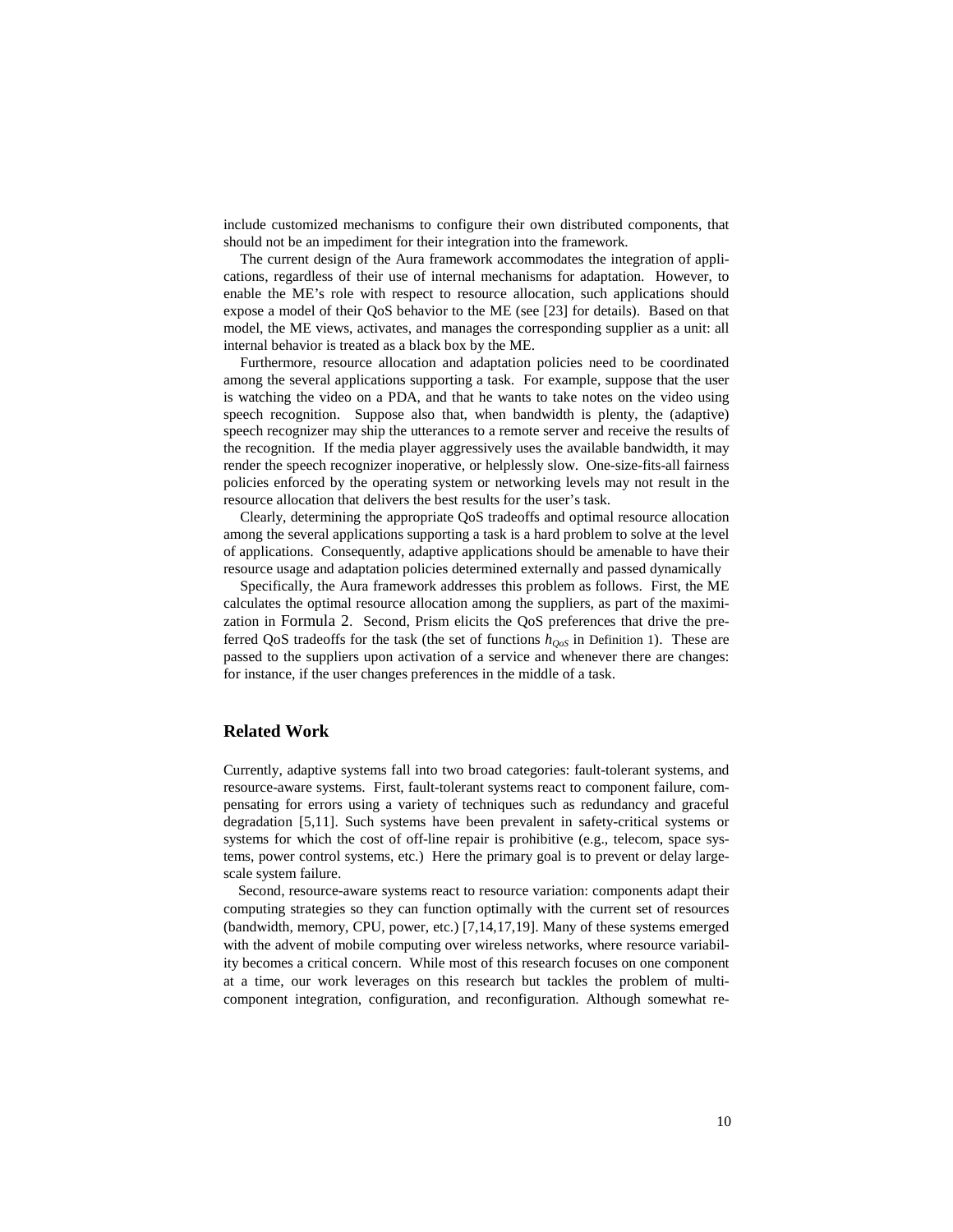lated, this kind of automatic configuration is distinct from the automatic configuration being investigated in other research [16]. There, configuration is taken in the sense of *building and installing* new applications into an environment, whereas here, it is taken in the sense of *selecting and controlling* applications so that the user can go about his tasks with minimal disruption.

Resource scheduling [13], resource allocation [15,18], and admission control have been extensively addressed in research. From analytical point of view, closest to our work are Q-RAM [15], a resource reservation and admission control system maximizing the utility of a multimedia server based on preferences of simultaneously connected clients; Knapsack algorithms [20]; and winner determination in combinatorial auctions. In our work, we handle the additional problems of selecting applications among alternatives, and accounting for cost of change. Dynamic resolution of resource allocation policy conflicts involving multiple mobile users is addressed in [2] using sealed bid auctions. While our work shares utility-theoretic concepts with [2], the problem solved in our work is different. In that work, the objective is to select among a handful of policies so as to maximize an objective function of multiple users. In our work, the objective is to choose among possibly thousands of configurations so as to maximize the objective function of one user. As such, our work has no gametheoretic aspects, but faces a harder computational problem. Furthermore, our work takes into account tasks that users wish to perform.

At a coarser grain, research in distributed systems addresses global adaptation: for example, a system might reconfigure a set of clients and servers to achieve optimal load balancing. Typically, such systems use global system models, such as architectural models, to achieve these results [4,8,10]. To achieve fault-tolerance and coarsegrain adaptation (e.g. hot component swapping,) our work builds on this, as well as on service location and discovery protocols [12,22].

Research in middleware for accessing the World Wide Web has proposed models of QoS for web services. Currently, such models of QoS adopt a generic (i.e., serviceindependent) view of QoS based on parameters such as price, time, availability and reliability [3,24]. In contrast, the models of QoS we adopt are service-specific. For instance, a video streaming service might be qualified by the image quality and frame rate of the stream, whereas a language translator might be qualified by the latency and accuracy of translation.

# **Conclusions**

We presented an architectural framework for adaptive task management infrastructures. Task management infrastructures promote user tasks to first class entities in computing environments, and thus enable users to operate directly on their tasks, namely for suspending and resuming tasks. This framework was honed by our fiveyear experience in building such an infrastructure.

Specifically, the proposed framework (and infrastructure that implements it) targets the requirements associated with user mobility and dynamic change in computing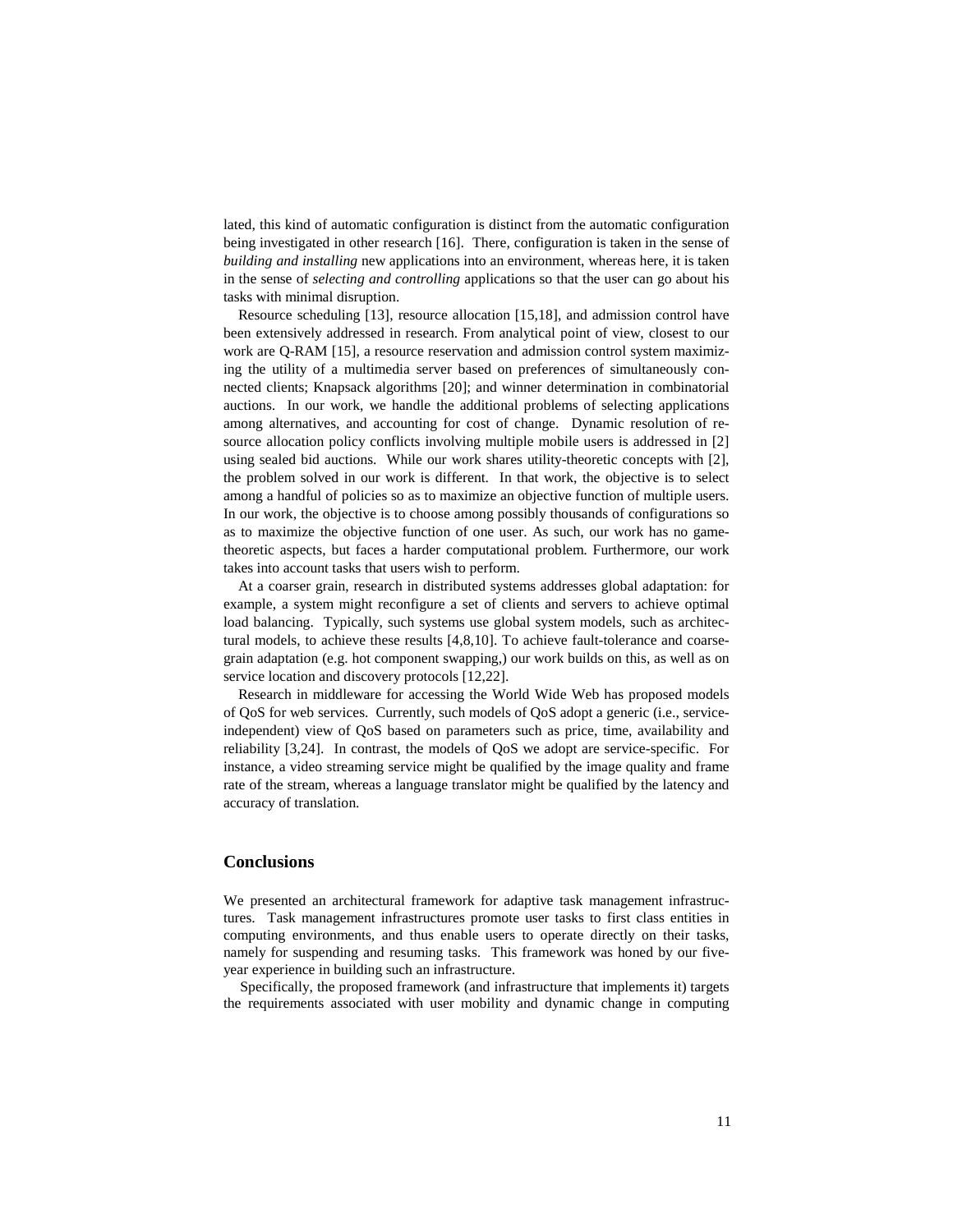environments. The infrastructure continuously monitors user actions, or intentions, and triggers the reconfigurations required by suspending and resuming tasks, or by adjusting the service composition of currently active tasks. Furthermore, the infrastructure continuously monitors the environment for both failures and opportunities for improvement, and automatically performs reconfigurations as deemed appropriate.

Our work sheds light on the coordination of adaptations enacted at different levels. We distinguished three different levels at which adaptation is enacted: first, at task management level, the infrastructure reacts to user mobility and to changes in user needs. Second, at environment management level, the infrastructure reacts to changes of supplier availability, and to consistent trends in quality of service. And third, at the level of applications, components react to fine-grain variations of resources.

We argued that, for systems that support daily professional and personal activities of users, adaptation needs to be driven by knowledge about user needs and preferences. Our architectural framework introduces a layer dedicated to capture such knowledge, and specifies the protocols to disseminate it and to coordinate its effective use.

We argued that designs that rely on ad hoc mechanisms inside applications to capture knowledge about user tasks make it very hard to match local adaptation policies to the user preferences for each task; to have a consistent view across applications; and to transfer that knowledge to a different set of applications when a task is resumed in an another environment. In contrast, our design promotes a consistent system-wide awareness of user needs and preferences, and makes it easy to disseminate that knowledge to wherever it is needed.

#### **Note on Legacy Applications**

For our research, we implemented service suppliers by wrapping existing applications to conform to the infrastructure's APIs. We have implemented suppliers that wrap BabelFish (web-based translator), Excel (spreadsheet), Festival (speech synthesizer), Internet Explorer, GNU Emacs (text editor), Media Player, MSWord (text editor), PowerPoint (slide editor), Sphinx (speech recognizer), and Xanim (media player). Each of the suppliers was developed using the most convenient language to access the application's APIs, ranging from  $C/C++$ , to Java, to Lisp. We have tested the infrastructure on Windows and Linux platforms, including the migration of user tasks between the two. 2

The wrapper code (residing in the ME layer) effectively presents the infrastructure with a normalized way to access all the functionality necessary to configure the specific service supplier: to activate and deactivate the service, to capture and reconstruct the user-perceived state, and to enforce the resource-adaptation policies that derive from the QoS preferences. The richer the native APIs offered by the wrapped applications, the better job we can do in recovering the user-perceived state of services. Fortunately, providing such APIs is a growing tendency in the industry.

<sup>&</sup>lt;sup>2</sup> Naturally, task migration is constrained by the suppliers available under each platform. At present, only Emacs and Xanim were developed for, and tested under Linux.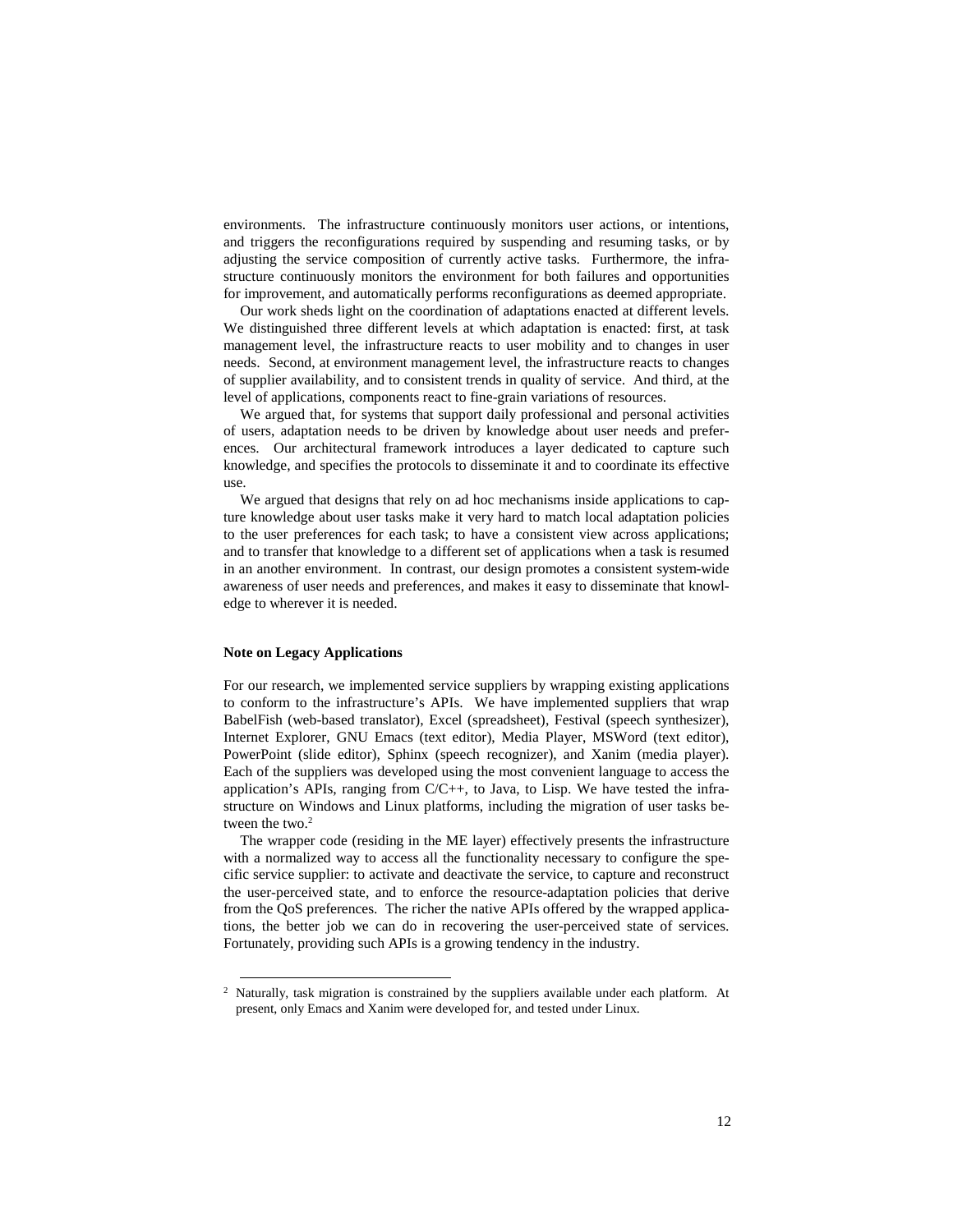In our experience, doing a usable first-cut integration of one application into our infrastructure takes an experienced graduate student an average of two week, time on task. This includes studying the application's APIs, mapping the application-specific state into a more generic set of concepts in the user-perceived state of the service, and implementing the translator between the generic APIs in our infrastructure and the application-specific APIs. Typically, about ten user-level state parameters are recovered in this first cut. For example, for a text editor, things like currently open files, window position, size and scroll; cursor positions, editing overstrike, etc. For a web browser, the navigation history, current page, window settings (as before), etc.

Controlling the policies of resource-aware applications proved to be more challenging. These applications tend to fall into two fields: first, those coming from research or open-source projects, for which controlling the policies, although possible, can be an involved task. <sup>3</sup> Second, commercial software, which either doesn't expose mechanisms to control the adaptation policies in the offered APIs, or for which we often can not observe a reliable correlation between the controls transmitted to the application and its actual behavior – consistently greedy. But here also there is reason for being optimist: recent versions of media streaming applications offer a rich API to control the resource demand and QoS tradeoffs of the application. Our experiments with, for instance, RealOne Player indicate a good correlation between the controls and the actual behavior with respect to resource adaptation and QoS tradeoffs.

## **References**

- 1. Balan, R., Satyanarayanan, M., Park, S., Okoshi, T.: Tactics-Based Remote Execution for Mobile Computing. *Procs of the 1st Intl Conf on Mobile Systems, Applications, and Services (MobiSys'03)*, pp 273-286, San Francisco, May 2003.
- 2. Capra, L., Emmerich W., Mascolo, C.: A Micro-Economic Approach to Conflict Resolution in Mobile Computing. *Proc Foundations of Software Engineering* (ACM SIGSOFT/FSE), 2002.
- 3. Cardoso, J. *Quality of Service and Semantic Composition of Workflows*. PhD thesis, University of Georgia, 2002.
- 4. Cheng, S.W. et al.: Software Architecture-based Adaptation for Pervasive Systems. *Proc of the Intl Conf on Architecture of Computing Systems: Trends in Network and Pervasive Computing*, April 2002. Springer LNCS Vol. 2299, 2002.
- 5. Cristian, F.: Understanding Fault-Tolerant Distributed Systems. *Communications of the ACM*, 34(2):56-78, 1991.
- 6. Dey, A.: Understanding and Using Context. *Personal and Ubiquitous Computing Journal*, 5(1), pp 4-7, 2001.
- 7. Flinn, J., de Lara, E. et al.: Reducing the Energy Usage of Office Applications. *Proc. IFIP/ACM Intl Conf on Distributed Systems Platforms (Middleware)*, 2001.
- 8. Garlan, D., Cheng, S.W., Schmerl, B.: Increasing System Dependability through Architecture-Based Self-repair. *Architecting Dependable Systems*, R. Lemos, C. Gacek, A. Romanovsky (Eds), Springer-Verlag, 2003.

We did extensive work in integrating and controlling the adaptive behavior of one adaptive application originating at a research project [1]. However, that work involved a close collaboration with one researcher working on the adaptation mechanisms of the application.